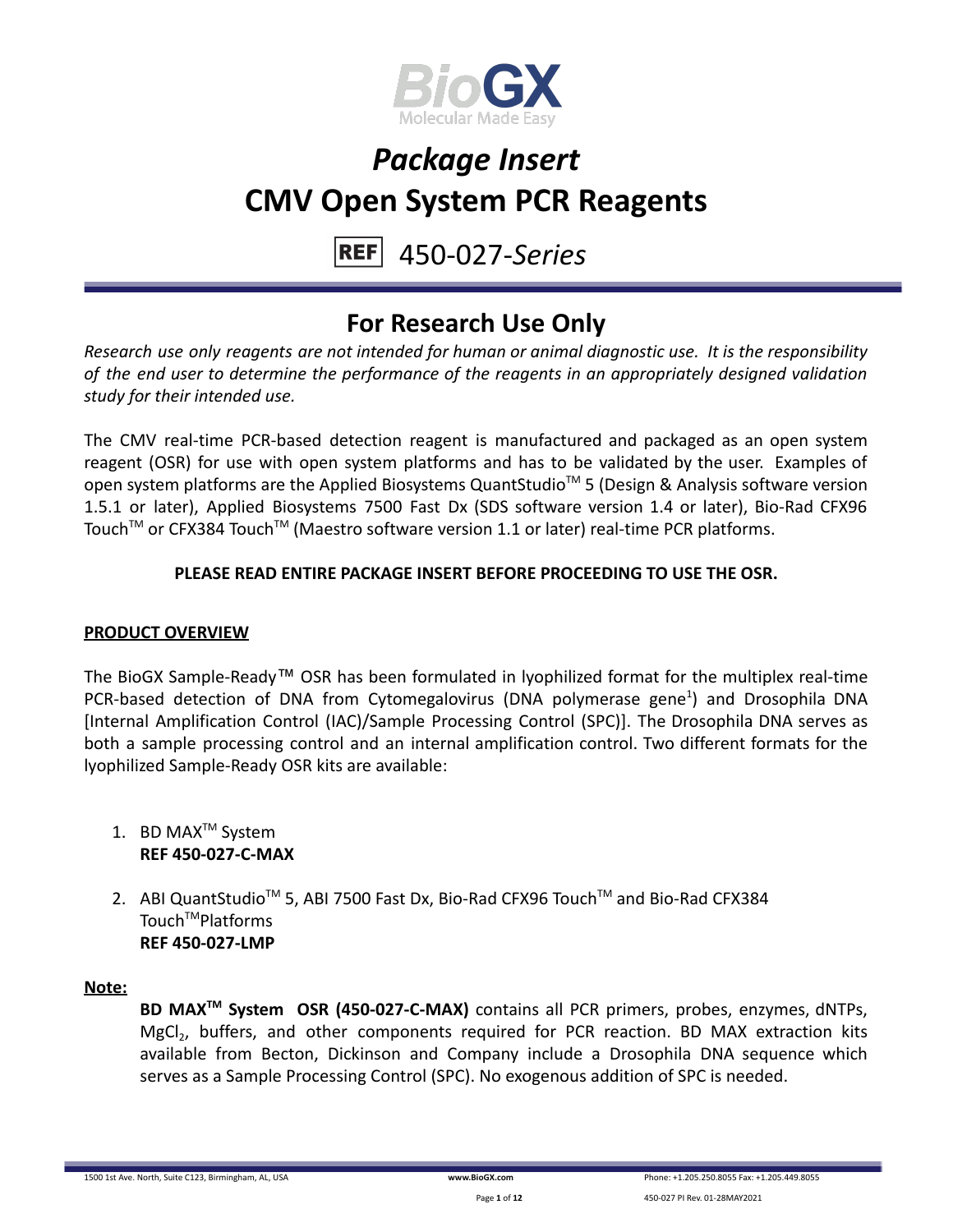

# 450-027-*Series*

**OSR for ABI and Bio-Rad Platforms (450-027-LMP)** contain all PCR primers, probes, enzymes, dNTPs, MgCl<sub>2</sub>, buffers, and other components required for the PCR reaction. Drosophila DNA sequence is included in the OSR master mix and serves as Internal Amplification Control (IAC). No exogenous addition of SPC is needed.

### **PACKAGE CONTENTS**

**BioGX REF:** 450-027-C-MAX **Platform(s):** BD MAX<sup>™</sup> System

Each 24-reaction package contains two pouches:

- 1. First pouch contains 24 sealed BD MAX<sup>™</sup> tubes of BioGX lyophilized Sample-Ready<sup>™</sup> OSR, each tube sufficient for a 12.5 µL PCR reaction.
- 2. Second pouch contains 24 sealed BD MAX<sup>™</sup> tubes, each containing 25  $\mu$ L of OSR-specific BioGX Rehydration Buffer.

#### **BioGX REF:** 450-027-LMP

Platform(s): ABI QuantStudio<sup>™</sup> 5, ABI 7500 Fast Dx, Bio-Rad CFX96 Touch<sup>™</sup> and Bio-Rad CFX384 Touch<sup>TM</sup>

Each 64-reaction package consists of one pouch:

1. The pouch contains 2 x 8-tube strips. Each tube contains BioGX lyophilized Sample-Ready<sup>™</sup> OSR sufficient for 4 x 15 uL PCR reactions. Note: 8-tube strips containing reagents ARE NOT compatible with ABI QuantStudio<sup>™</sup> 5, ABI 7500 Fast Dx, Bio-Rad CFX96 Touch™ and Bio-Rad CFX384 Touch™ instruments.

#### **EQUIPMENT AND MATERIALS REQUIRED BUT NOT PROVIDED**

- Lyophilized Positive Control Template DNA Beads  $(10^5 \text{ copies/head})$ 
	- BioGX CMV (Part number 720-0088)
- BioGX Molecular Grade Water or equivalent
	- BioGX Rehydration Water (Part number: 800-0035-12)
- BD MAX ™ ExK ™ DNA-1 (US BD catalog no. 442817/ International BD catalog no. 442818)
- BD MAX ™ PCR Cartridges (US and International BD catalog no. 437519)
- Vortex Genie 2 Vortexer (VWR catalog no. 58815-234) or equivalent
- Disposable nitrile gloves
- Applied Biosystems QuantStudio 5 (0.2 mL) consumables.
	- Thermo Fisher optical 8-tube strip (catalog no. 4316567)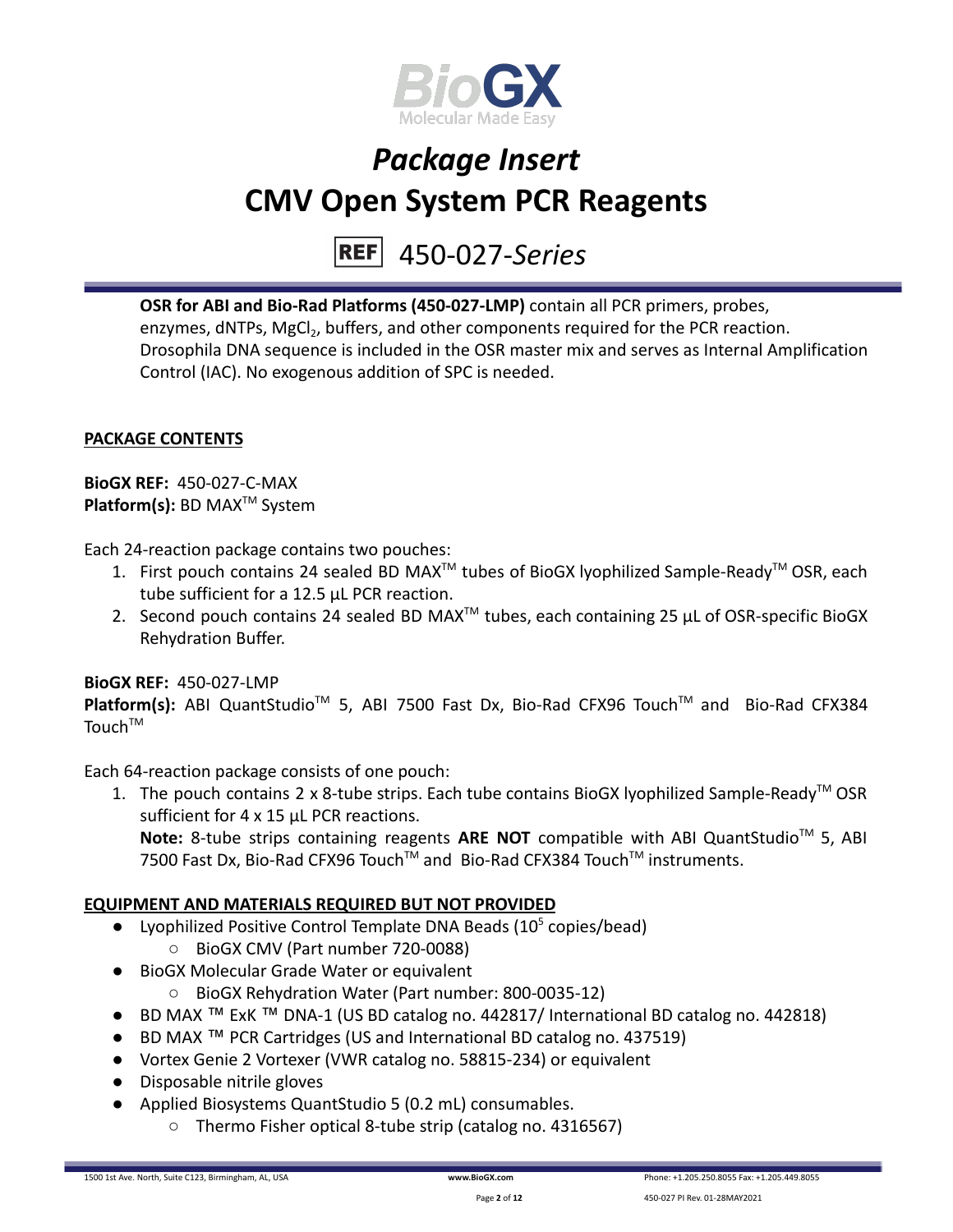

### 450-027-*Series*

- Thermo Fisher ultra-clear optical caps, strips of 8 (catalog no. AB-0866)
- Thermo Fisher 96-well optical clear reaction plates (catalog no. A36924)
- Thermo Fisher 96-well qPCR plate seals (catalog no. AB-1170)
- Applied Biosystems 7500 Fast Dx (0.1 mL) consumables.
	- Thermo Fisher optical 8-tube strip (catalog no. 4358293)
	- Thermo Fisher ultra-clear optical caps, strips of 8 (catalog no. 4323032)
	- Thermo Fisher 96-well optical reaction plates (catalog no. 4346906)
	- Thermo Fisher 96-well qPCR plate seals (catalog no. 4311971)
- Bio-Rad CFX96 Touch consumables.
	- Bio-Rad 8-tube PCR strips without caps (catalog no. TLS0851)
	- Bio-Rad Optical flat 8-cap strips for PCR tubes (catalog no. TCS0803)
	- Bio-Rad 96-well plates (catalog no. HSP9655)
	- Bio-Rad 96-well plate sealing film, optical (catalog no. MSB1001)
- Bio-Rad CFX384 Touch consumables.
	- Bio-Rad 384-well plates (catalog no. HSP3905)
	- Bio-Rad 384-well plate sealing film, optical (catalog no. MSB1001)

### **WARNINGS AND PRECAUTIONS**

- For research use only. Not intended for human or animal diagnostics use.
- If handling biological samples, including used Extraction Kits and PCR Cartridges, treat as if capable of transmitting infectious agents in accordance with safe laboratory procedures such as those described in CLSI Document M29 $2$  and in Biosafety in Microbiological and Biomedical Laboratories<sup>3</sup>.
- BioGX REF: 450-027-C-MAX has been quality control tested only with the BD Open System Extraction Kits on the BD MAX<sup>™</sup> System.
- BioGX REF: 450-027-LMP has been quality control tested only with the ABI QuantStudio<sup>™</sup> 5, ABI 7500 Fast Dx, Bio-Rad CFX96 Touch™ and Bio-Rad CFX384 Touch<sup>™</sup> real-time PCR platforms.
- Do not use the reagents if the protective pouches are open or torn upon arrival.
- Close reagent protective pouches promptly with the zip seal after each use. Remove any excess air in the pouches prior to sealing and store at 2-8 °C.
- Do not remove desiccant from the PCR master mix pouches.
- Do not use Sample-Ready**TM** master mix if the desiccant is not present or is broken inside the Sample-Ready**TM** master mix pouches.
- Do not use reagent tubes if the foil seal has been opened or damaged.
- Do not mix reagents from different pouches and/or kits and/or lots.



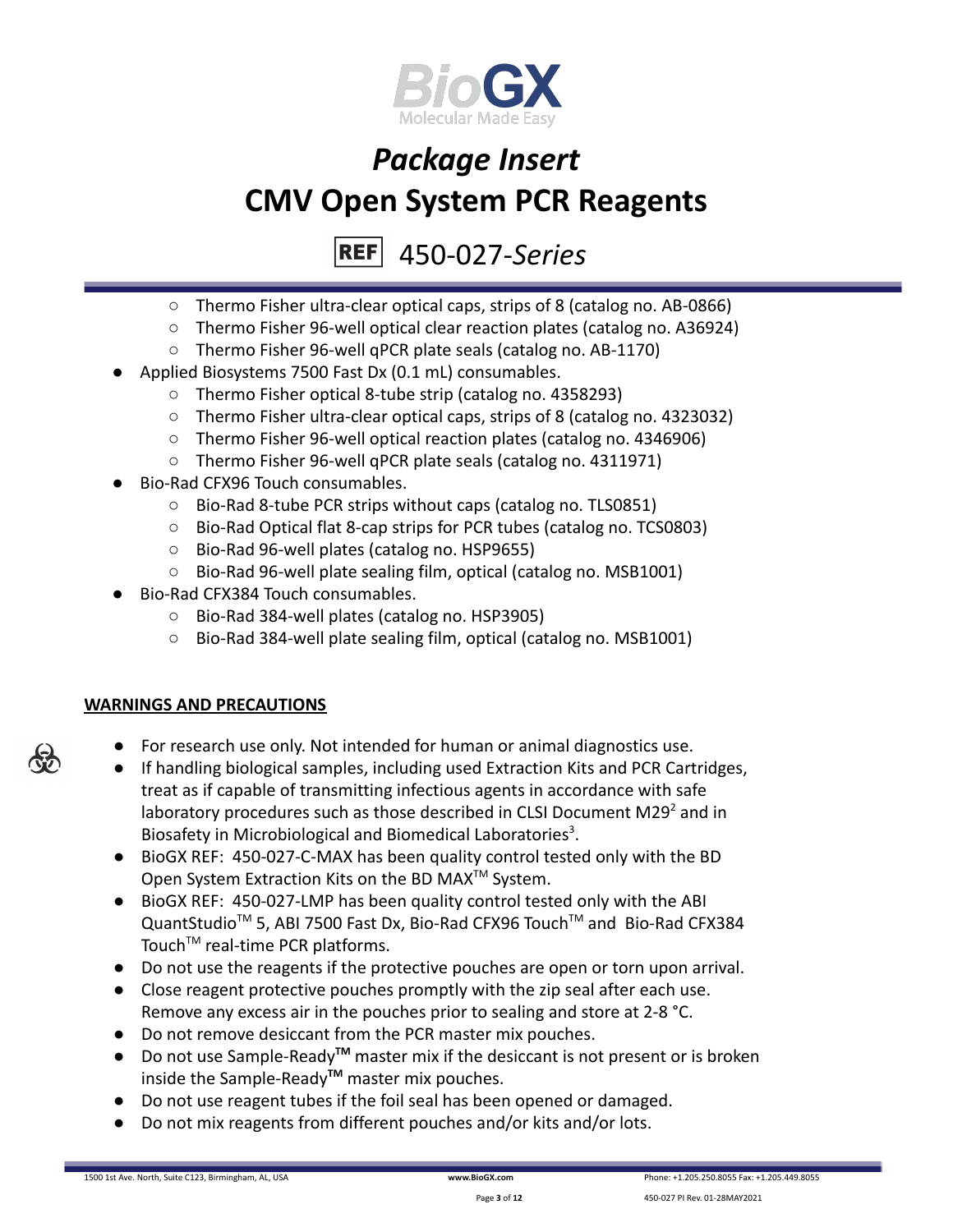

### 450-027-*Series*

- Do not use expired reagents and/or materials.
- Refer to BD MAX<sup>™</sup> ExK<sup>™</sup> DNA-1 Extraction Kit Instructions or to other respective nucleic acid extraction kits manufacturers' instructions for information about proper handling, cautions, and proper waste disposal.
- Do not mix septum caps between Sample Buffer Tubes or re-use septum caps as contamination may occur and compromise test results.
- Check BD Unitized Reagent Strips for proper liquid fills (ensure that the liquids are at the bottom of the tubes).
- Do not pipette by mouth.

 $\mathbf{i}$ 

- Do not smoke, drink, or eat in areas where samples or kits are being handled.
- Dispose of unused reagents and waste in accordance with country, federal, provincial, state, and local regulations.
- Use clean gloves when handling extraction kit components and PCR reagents and buffer tubes.

#### **STORAGE REQUIREMENTS AND RECOMMENDATIONS**



Product ships at ambient temperature, but BioGX recommends long-term storage at 2-8°C. Reagents have been tested to demonstrate optimal performance when stored properly and consumed by the Manufacturer Recommended Use By Date. The end user may opt to extend the useful life for Research Use Only reagents upon completing their own performance validations. BioGX's guarantee of reagent integrity does not extend beyond the Manufacturer Recommended Use By Date when stored properly. Avoid exposing the reagents (lyophilized or rehydrated) to direct sunlight or long-term ambient lighting. Tightly reseal the pouch with unused reactions and immediately return to a refrigerator after opening. To mitigate reagent performance degradation from exposure to moisture, BioGX suggests using the entire contents of the opened pouch within 2 months; however, the user may choose to verify an extended working time > 2 months by performance testing with positive controls and an examination of the sample preparation control target.

### **SAMPLE TYPES UTILIZED FOR QUALITY CONTROL TESTING**

-Urine (neat or boric acid preserved)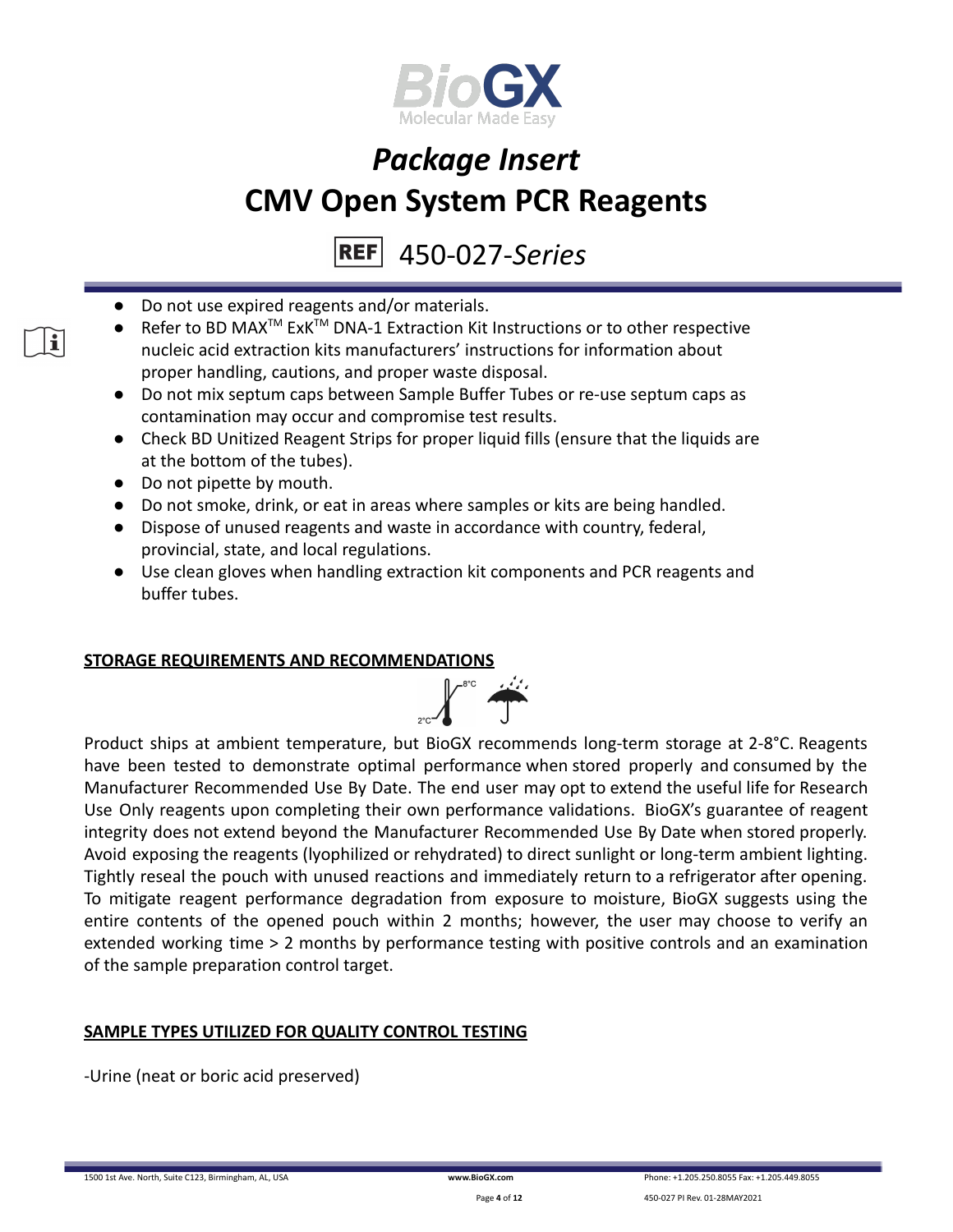

450-027-*Series*

### **REAGENT OPTICAL CONFIGURATION**

#### **Table 1A.** Optical Channel Configuration for REF 450-027-C-MAX.

| <b>Optical Channel</b><br>(Fluorophore Equivalent) | <b>Target</b> |
|----------------------------------------------------|---------------|
| FAM                                                | Unused        |
| <b>HEX</b>                                         | Unused        |
| Texas Red                                          | <b>CMV</b>    |
| Cy <sub>5</sub>                                    | Unused        |
| Cy5.5                                              | <b>SPC</b>    |

#### **Table 1B.** Optical Channel Configuration for REF 450-027-LMP.

| <b>Optical Channel</b><br>(Fluorophore Equivalent) | <b>Target</b> |
|----------------------------------------------------|---------------|
| <b>FAM</b>                                         | Unused        |
| <b>HEX</b>                                         | Unused        |
| Texas Red                                          | <b>CMV</b>    |
| Cy <sub>5</sub>                                    | IAC           |
| Cy5.5                                              | Unused        |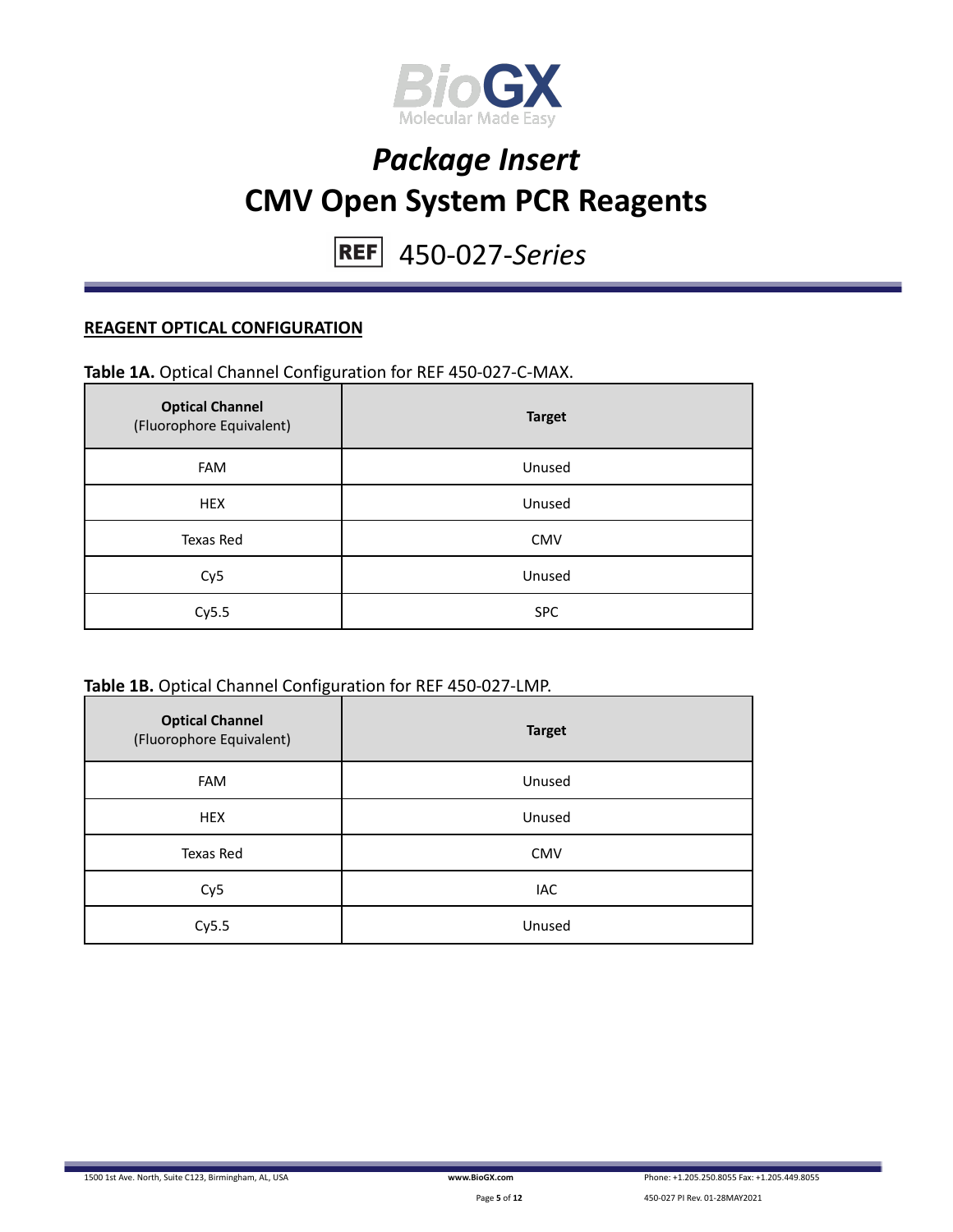

450-027-*Series* **REF** 

#### **QUALITY CONTROL AND EXTRACTION TESTING PARAMETERS**

### **BD MAXTM System (BioGX REF: 450-027-C-MAX)**

As a starting point, users can import and install the Electronic User Defined Protocol (eUDP) that utilizes ExK DNA-1 extraction kits onto the BD MAX<sup>™</sup>. BioGX's most current eUDP utilized for quality control of this product can be obtained by sending an email to [TS@biogx.com](mailto:TS@biogx.com). Please refer to the BD MAX<sup>TM</sup> user manual<sup>4</sup> for uploading instructions**.**

#### **ABI and Bio-Rad Platforms (BioGX REF: 450-027-LMP)**

As a starting point, users can import and install a PCR run file onto:

- 1. Applied Biosystems QuantStudio<sup>™</sup> 5 (Design & Analysis software version 1.5.1 or later)
- 2. ABI 7500 Fast Dx (SDS software version 1.4 or later)
- 3. Bio-Rad CFX96 Touch<sup>™</sup> (Maestro software version 1.1 or later)
- 4. Bio-Rad CFX384 Touch™ (Maestro software version 1.1 or later)

BioGX's most current ABI QuantStudio<sup>™</sup> 5, ABI 7500 Fast Dx, Bio-Rad CFX96 Touch™, and Bio-Rad CFX384 Touch™ PCR run files utilized for quality control of this product can be obtained by sending an email to **[TS@biogx.com.](mailto:TS@biogx.com)** Please refer to the Applied Biosystems QuantStudio<sup>™</sup> 5 user manual<sup>5</sup> for uploading instructions. Please refer to the ABI 7500 Fast Dx user manual<sup>6</sup> for uploading instructions. Please refer to the Bio-Rad CFX96 Touch<sup>™</sup> user manual<sup>7</sup> for uploading instructions. Please refer to the Bio-Rad CFX384 Touch<sup>™</sup> user manual<sup>7</sup> for uploading instructions.

### **SAMPLE VOLUMES UTILIZED DURING QUALITY CONTROL TESTING**

The end user may choose to validate a different pretreatment method or volume of sample to load other than the sample processing used by BioGX for QC testing as outlined below.

#### **Urine collection (neat urine or boric acid preserved urine)**

#### **BD MAXTM System**

Thoroughly vortex the sample prior to addition to the Sample Buffer Tube (SBT). Pipette 500 μL of neat urine or boric acid preserved urine into the SBT, aseptically place the BD<sup>TM</sup> septum cap on each SBT. Pulse vortex the SBT for 1-3 seconds, and load the SBT into the extraction tray.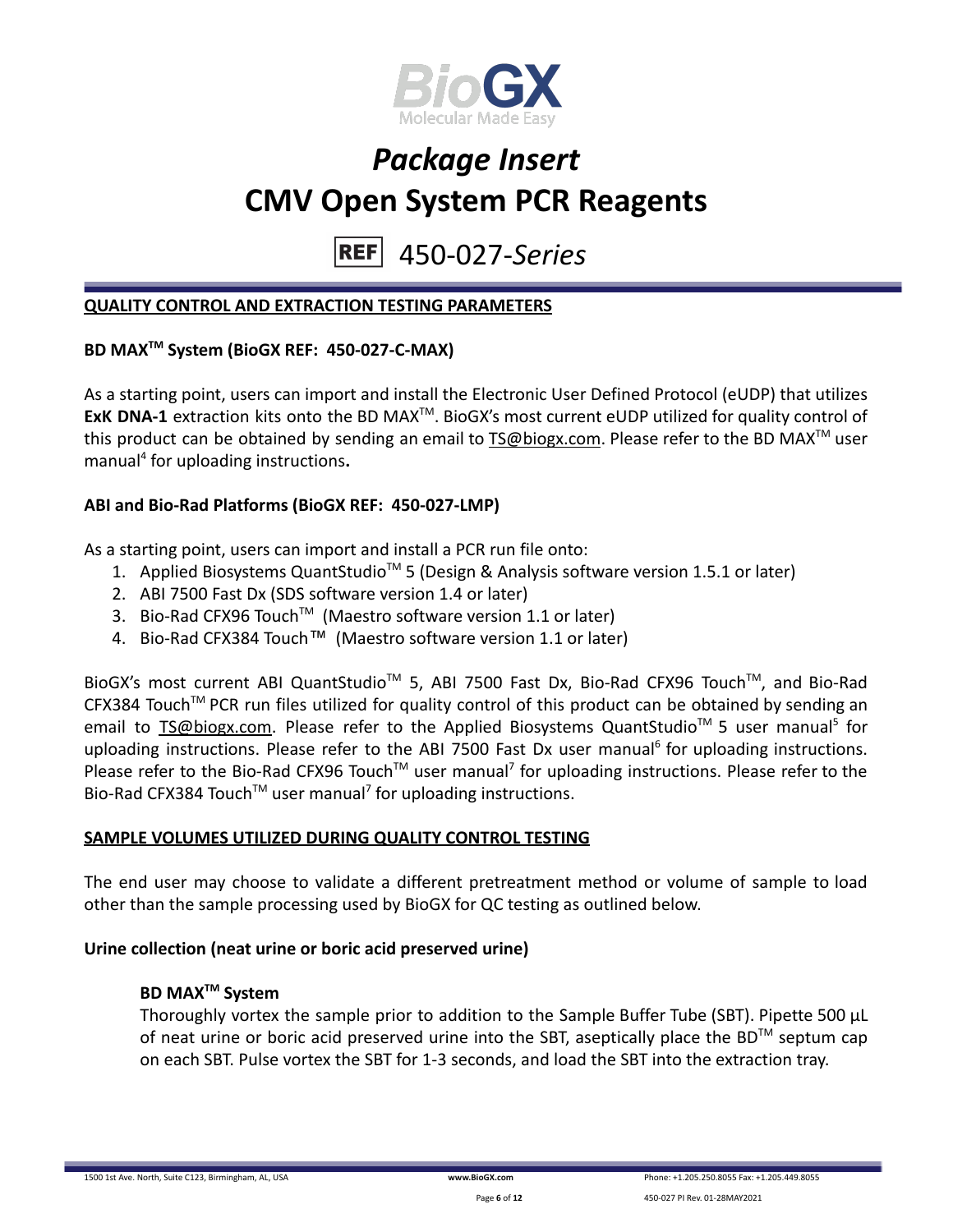

# 450-027-*Series*

### **ABI and Bio-Rad Platforms (validated magnetic bead or silica column extraction kits)**

Thoroughly vortex the sample prior to processing. Follow manufacturer recommendations for extraction of appropriate sample volume. Transfer 5 μL to purified nucleic acid to master mix as described in Section: *BioGX Quality Control Test Setup Procedure for ABI and Bio-Rad Platforms.*

### **BioGX QUALITY CONTROL TEST SETUP PROCEDURE**

### **BD MAXTM System Quality Control Test Setup**

### **Loading a Sample Buffer Tube (SBT)**

- 1. Add the appropriate sample volume to each SBT.
- 2. Aseptically place  $BD^{TM}$  septum cap on each SBT.
- 3. Vortex the SBT for 1-3 seconds.
- 4. Load the SBT into the extraction tray.

### **WEAR NITRILE GLOVES WHEN HANDLING LYOPHILIZED REAGENTS TO REDUCE THE GENERATION OF STATIC CHARGES. DO NOT USE LATEX GLOVES.**

### **Assembly of BD MAX Extraction Strips and BioGX Reagents**

- 1. Choose the appropriate BD MAX<sup>TM</sup> extraction kit (see above). DO NOT use BD MAX<sup>TM</sup> master mix or the blank 0.3 mL conical tubes that come with the extraction kit.
- 2. Load the selected extraction cartridges into the extraction tray, 1 per sample to be tested.
- 3. Snap one BD MAX<sup>™</sup> ExK<sup>™</sup> DNA Extraction tube into snap-in position 1 (Snap-1) of each extraction strip (**Figure 1**).
- 4. Snap one BioGX Sample-Ready™ lyophilized reagent tube into position 2 (Snap-2) of each extraction strip. Check to make sure the lyophilized cake is at the bottom of the tube prior to inserting into the strip. The funnel-shaped cake may be in any orientation  $(v, >, \land, <)$ .
- 5. Snap one BioGX Rehydration Buffer tube into position 3 (Snap-3) of each extraction strip. Check to make sure the buffer is at the bottom of the tube prior to inserting into the strip. Position 4 (Snap-4) will remain empty.
- 6. Lift the tray and briefly examine the bottom of each strip to ensure all reagents are at the bottom of each tube and bubbles are not present in Extraction buffer reservoirs.
- 7. Proceed with worklist generation and sample loading per BD MAX $^{TM}$  operating instructions. Select the appropriate User Defined Protocol (UDP). Load the extraction tray and, if necessary, a new PCR card into the instrument, close the door, and click "Start Run."
- 8. Analyze the results by opening the completed run file in the "Results" tab.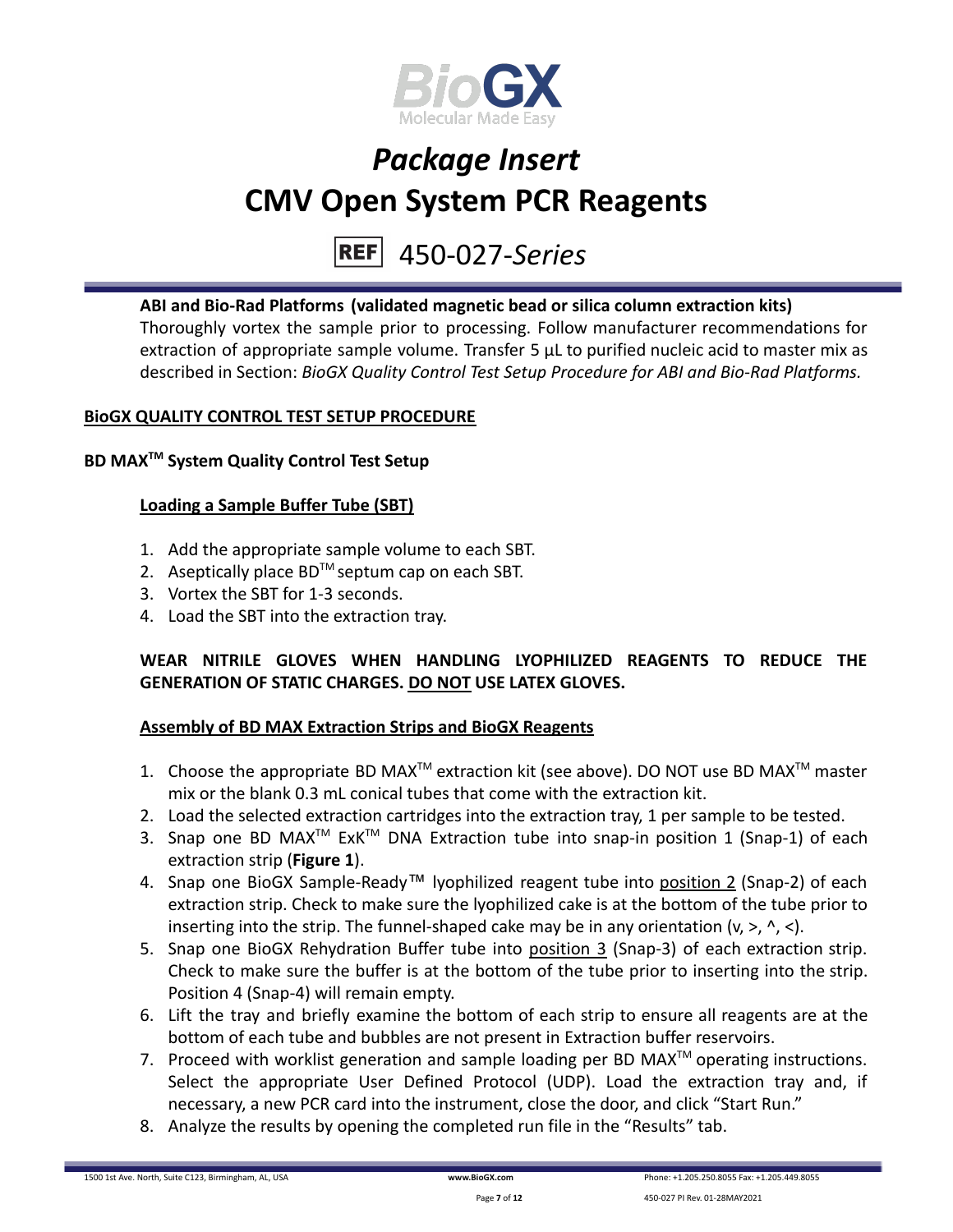

450-027-*Series* **REF** 

### BD MAX ExK™ 4-Snap Unitized Reagent Strip

**Single Master Mix Type 4 Setup** 



**Figure 1.** Diagram of BD MAX**TM** ExK**TM** 4-snap Unitized Reagent Strips.

#### **Important Note**

Always first insert all Snap-1 tubes, then all Snap-2 tubes, then all Snap-3 tubes. The Snap 4 position will remain empty unless the user has set up the reagent to run in dual master mix mode. Approximately 25 µL of extracted nucleic acid remains in the position 3 tube after extraction. This may be removed and saved for further analyses after the run has been completed.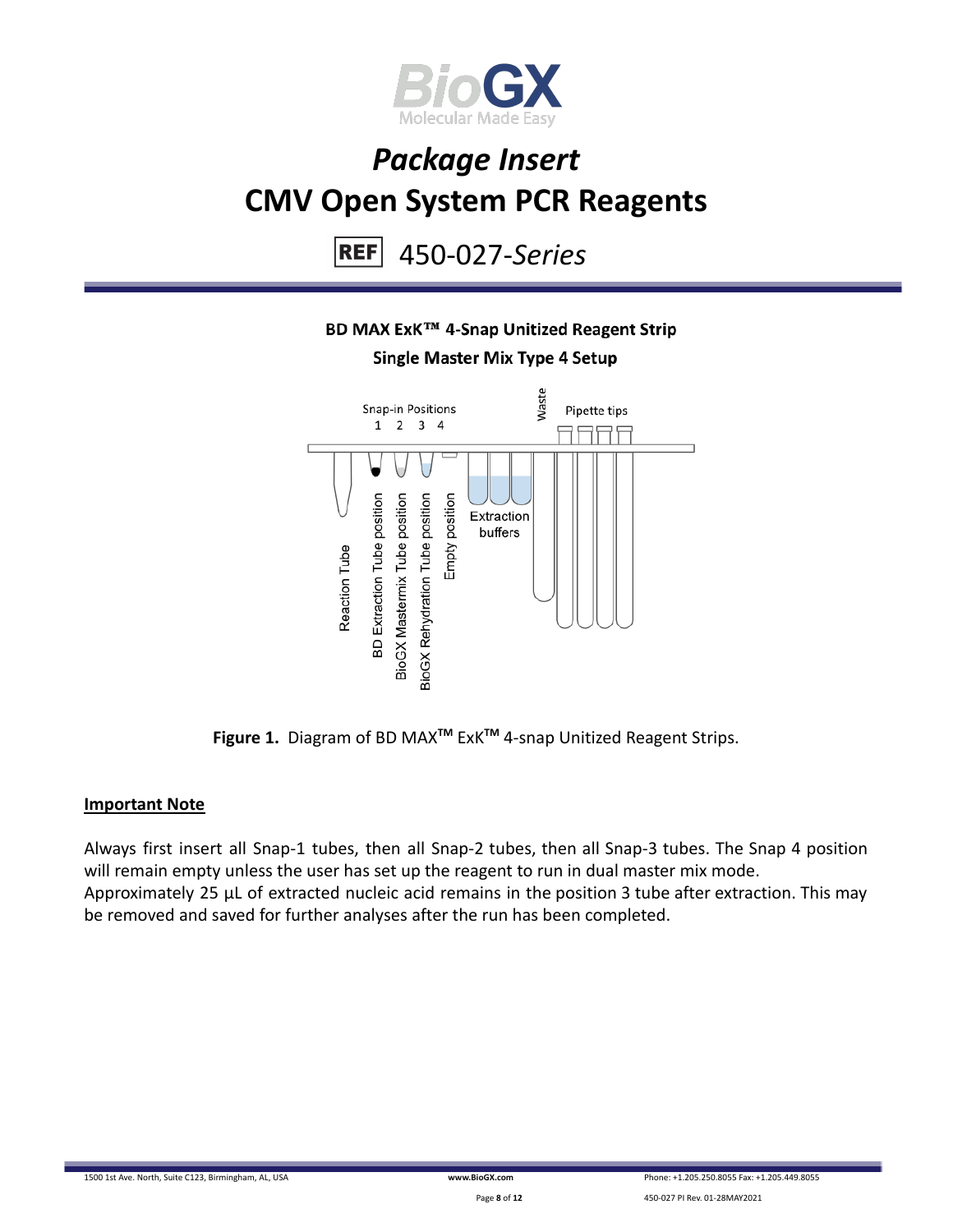

450-027-*Series* **REF** 

**ABI and Bio-Rad Platforms Quality Control Test Setup**

### **WEAR NITRILE GLOVES WHEN HANDLING LYOPHILIZED REAGENTS TO REDUCE THE GENERATION OF STATIC CHARGES. DO NOT USE LATEX GLOVES.**

#### **Assembly of BioGX Reagents**

1. Prepare the appropriate number of 8-tube PCR strips, 96-well or 384-well PCR plates.

2. Transfer 40 μL of molecular grade water to one vial of lyophilized BioGX reagents. The rehydrated master mix is more than sufficient for 4 samples to be tested.

Note: 8-tube strips containing reagents ARE NOT compatible with ABI QuantStudio<sup>™</sup> 5, ABI 7500 Fast Dx, Bio-Rad CFX96 Touch™ and Bio-Rad CFX384 Touch™ Platforms. Rehydrated master mix must be transferred to 8-tube PCR strips, 96-well or 384-well PCR plates compatible with appropriate instruments.

3. Mix by gently pipetting up and down. (IMPORTANT: Keep rehydrated master mix in a cold block or on ice if setup cannot not be completed within 20 minutes. If the rehydrated master mix cannot be used immediately, it can be capped and stored up to 24 hours at 2-8°C, protected from light).

4. Transfer 10 μL of rehydrated master mix to the bottom of 4 empty wells.

5. To each well containing 10 μL of rehydrated master mix, add 5 μL of extracted sample.

6. Affix the appropriate optical caps or optical plate seals.

7. Pulse spin the sealed PCR plate or tube to mix and bring liquid to the bottom.

8. Load 8-tube PCR strips or 96-well PCR plates into the real-time PCR platform and start the run. Avoid unnecessary delay once tubes/plates are loaded into the real-time PCR instrument.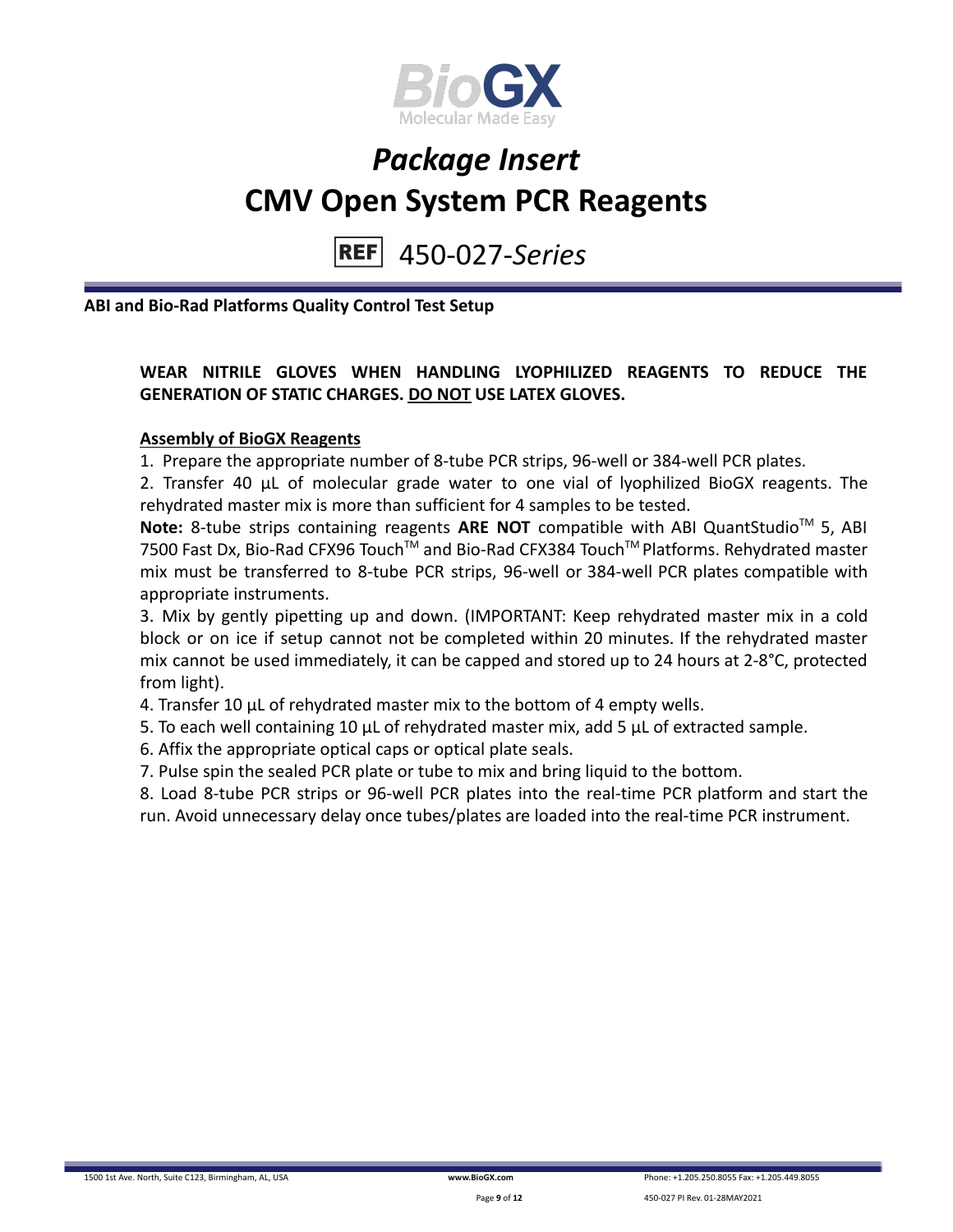

# 450-027-*Series*

#### **ASSAY PERFORMANCE**

All BioGX Research Use Only products are designed to detect 20 copies or less of the target nucleic acid per reaction.

#### **INTERPRETATION OF RESULTS**

**Table 2.** Multiplex PCR Results Interpretation for 450-027-*Series*.

| <b>CMV</b>               | <b>IAC or SPC</b> | Interpretation      |
|--------------------------|-------------------|---------------------|
| +                        | +/-               | <b>CMV POSITIVE</b> |
| -                        | +                 | <b>CMV NEGATIVE</b> |
| $\overline{\phantom{0}}$ | $\blacksquare$    | Unresolved*         |

\*Failed PCR due to inhibition, reagent failure or incorrect assembly of PCR reaction.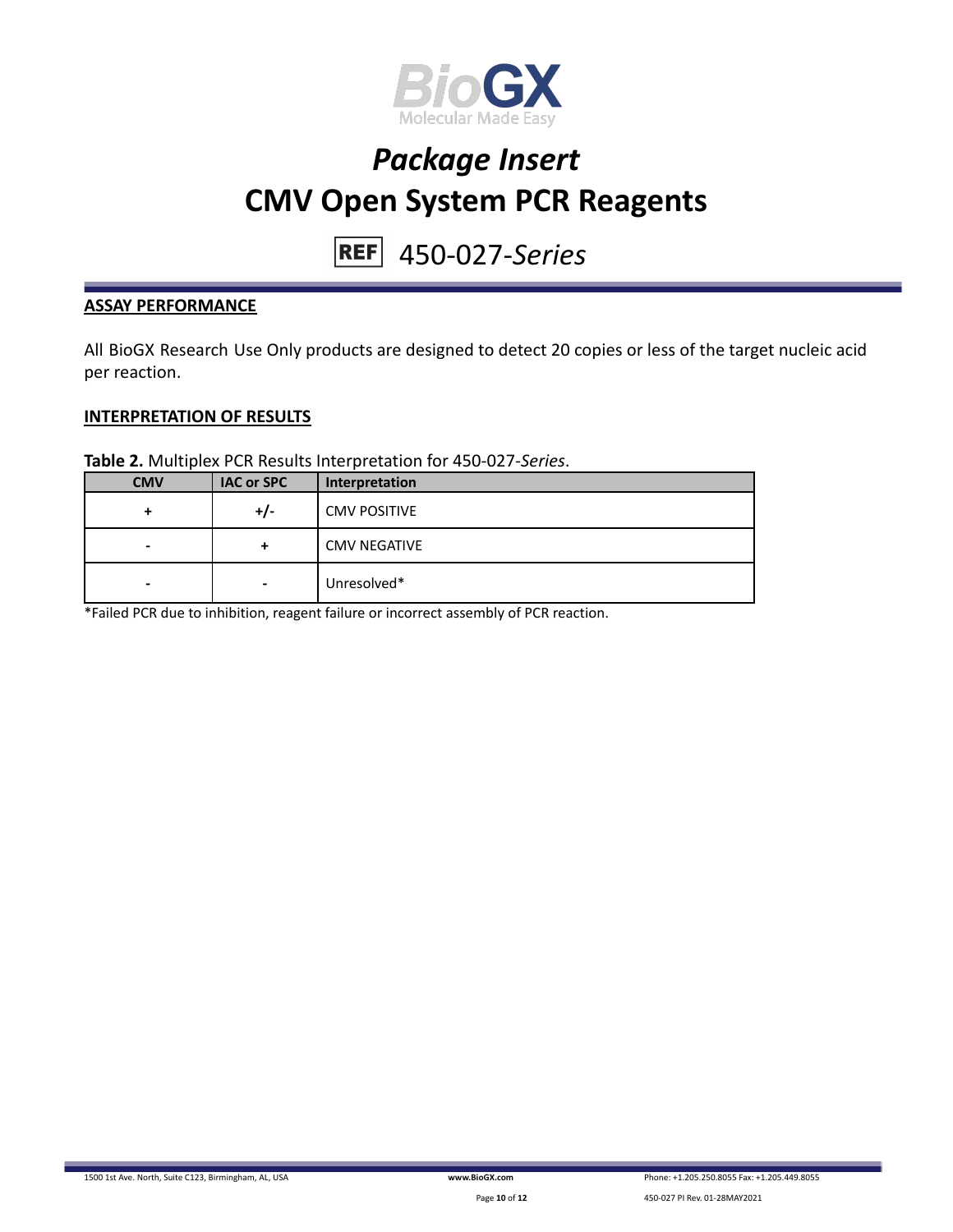

### 450-027-*Series*

#### **REFERENCES**

- 1. Sanchez, Jason L., and Gregory A. Storch. "Multiplex, quantitative, real-time PCR assay for cytomegalovirus and human DNA." Journal of Clinical Microbiology 40.7 (2002): 2381-2386.
- 2. Clinical and Laboratory Standards Institute. Protection of laboratory workers from occupationally acquired infections; Approved Guideline. Document M29 (Refer to the latest edition).
- 3. Centers for Disease Control and Prevention and National Institutes of Health. Biosafety in Microbiological and Biomedical Laboratories. Choosewood L.C. and Wilson D.E. (eds) (2009). HHS Publication No. (CDC) 21-1112.
- 4. BD MAX TM System User's Manual (refer to the latest revision) BD Life Sciences, Sparks, Maryland 21152 USA.
- 5. QuantStudioTM Design and Analysis software User Guide, ThermoFisher Scientific, Waltham, Massachusetts, USA (Refer to the latest version).
- 6. Applied Biosystems 7500 Fast Dx Real-Time PCR Instrument Instructions for Use (2012). Life Technologies Holdings Pte Ltd, Singapore. Publication Part Number 4406991 [Rev. E].
- 7. CFX96 Touch, CFX96 Touch Deep Well, CFX Connect, and CFX384 Touch Systems Instruction Manual (refer to the latest version), Bio-Rad Laboratories, Inc., Hercules, California, USA (Refer to the latest version).

#### **Please call BioGX or email info@biogx.com with any questions you may have regarding this product.**

| Rev. #             | <b>Effective</b><br>Date | <b>Summary of Changes</b>                  |
|--------------------|--------------------------|--------------------------------------------|
| $\mathsf{A}$<br>∪⊥ | 28 MAY 2021              | $\cdot\cdot\cdot$<br>' Release.<br>initial |